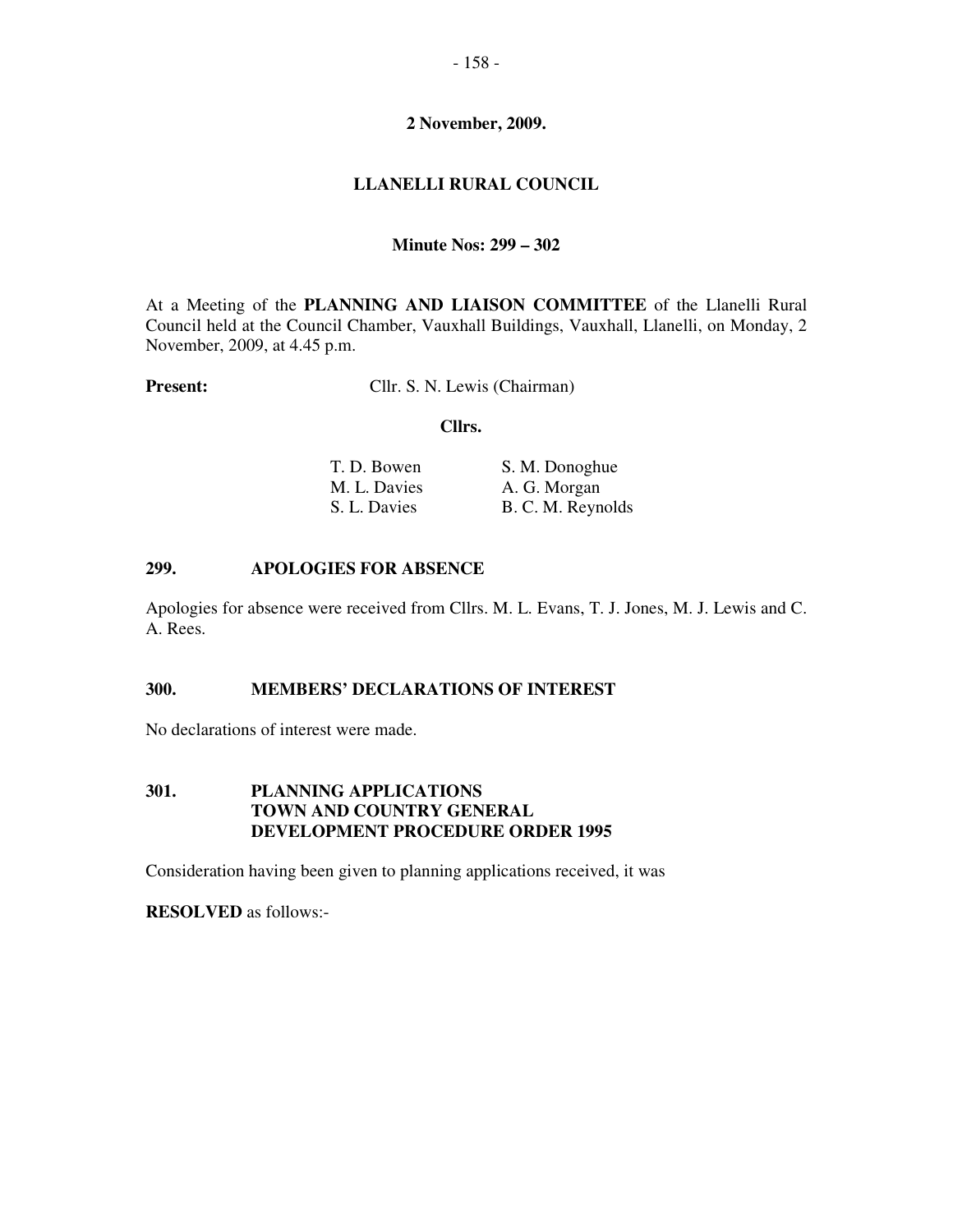# **2 November, 2009.**

| <b>Application No./</b><br><b>Development</b> | <b>Applicant/Location</b>                                                                                                                                                                                    | Recommendation                                                                                                                                                                                                               |
|-----------------------------------------------|--------------------------------------------------------------------------------------------------------------------------------------------------------------------------------------------------------------|------------------------------------------------------------------------------------------------------------------------------------------------------------------------------------------------------------------------------|
| S/21873<br>Variation                          | Mr J S Poulson<br>Land at former Glanmorlais Cottage<br>Part of Blaenhiraeth Farm                                                                                                                            | NO OBJECTION                                                                                                                                                                                                                 |
| agricultural dwelling house.                  | Llangennech, Llanelli<br>Consent was required for variation of condition number 2 of planning permission D5/12746<br>dated 25 June, 1990, to include revised elevations, floor plans and re-sited garage for |                                                                                                                                                                                                                              |
| S/21889<br>Residential<br>Development         | Mrs J Thomas<br>Land adjacent to<br>28 Tanygraig Road<br>Llwynhendy<br>Llanelli                                                                                                                              | NO OBJECTION<br>provided the proposed<br>development did not<br>have a detrimental impact<br>on highway safety.                                                                                                              |
|                                               | Outline consent was required for residential development.                                                                                                                                                    |                                                                                                                                                                                                                              |
| S/21891<br>Dwellings                          | Mr P Hunter<br>Land adjacent to<br>Glanffrwd<br>Heol Y Pentre<br>Ponthenri<br>Llanelli                                                                                                                       | NO OBJECTION<br>provided the development<br>did not pose any<br>detrimental impact to<br>highway safety and did<br>not increase the risk of<br>localised flooding by<br>discharging surface water<br>into the nearby stream. |
|                                               | Consent was required for proposed 2 number 2 storey houses                                                                                                                                                   |                                                                                                                                                                                                                              |
| S/21895<br>Extension                          | Mr B Byrne<br>Cwtta Farmhouse<br>Felinfoel<br>Llanelli                                                                                                                                                       | NO OBJECTION<br>provided the proposed<br>extension conformed to<br><b>Unitary Development</b><br>Plan Policy No. GDC16 -<br>'Extensions'.                                                                                    |
|                                               | Consent was required for erection of a single storey sun lounge extension.                                                                                                                                   |                                                                                                                                                                                                                              |

**S/21905 Mr & Mrs Jones**<br>Building **Llwyn** Onn Llwyn Onn Cynheidre<br>Llanelli

NO OBJECTION

Consent was required for erection of a building to house a gym and garden store.